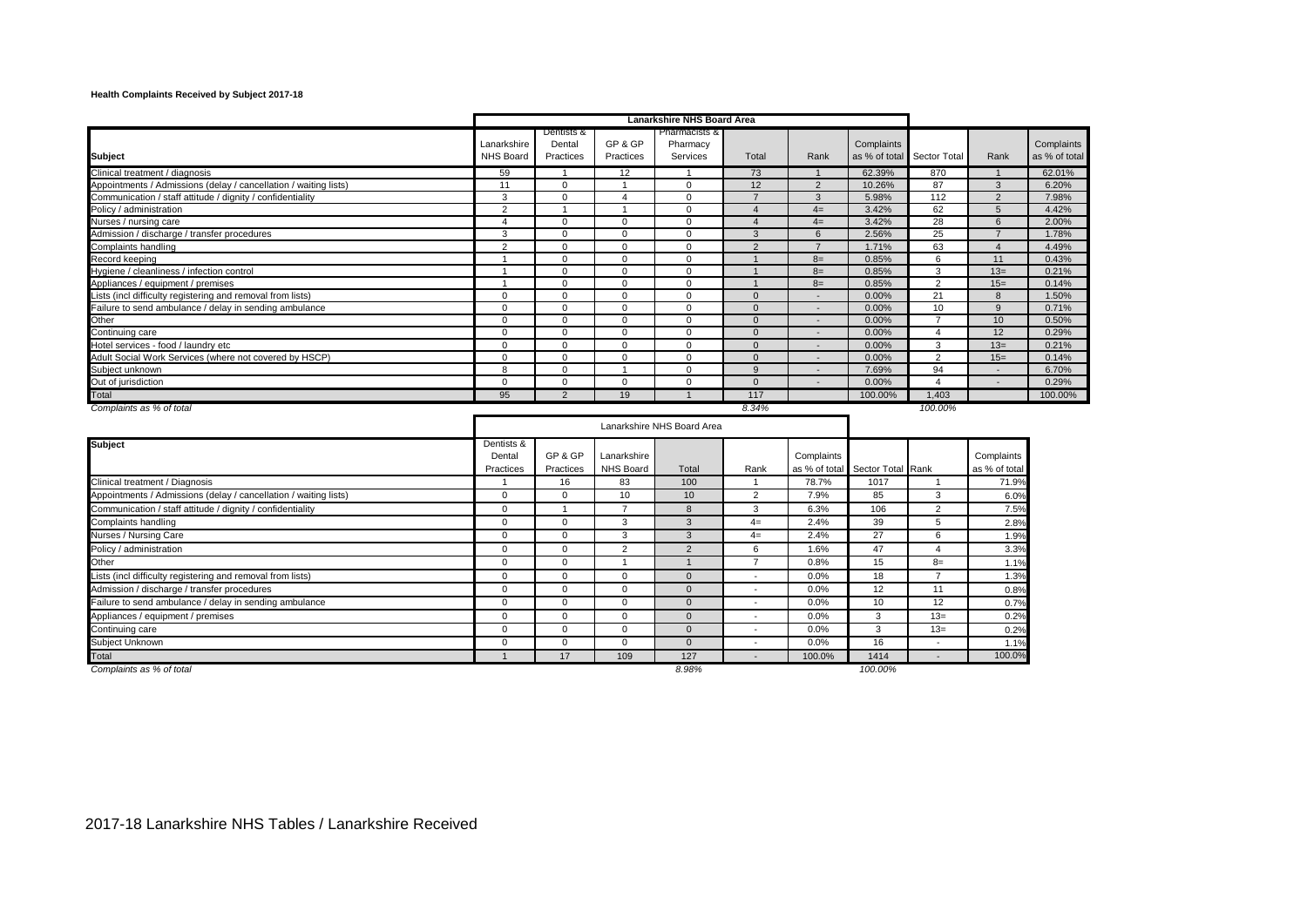|                                      | <b>Health Complaints Detemined by Outcome 2017-18</b> |                          |                                       |                                   |                                           |                |                |                                     | <b>Health Complaints Determined by Outcome 2016-17</b> |                      |                |                            |                |                |                |
|--------------------------------------|-------------------------------------------------------|--------------------------|---------------------------------------|-----------------------------------|-------------------------------------------|----------------|----------------|-------------------------------------|--------------------------------------------------------|----------------------|----------------|----------------------------|----------------|----------------|----------------|
|                                      |                                                       |                          |                                       | <b>Lanarkshire NHS Board Area</b> |                                           |                |                |                                     |                                                        |                      |                |                            |                |                |                |
| Stage                                | Outcome Group                                         | Lanarkshire NHS<br>Board | Dentists &<br><b>Dental Practices</b> | GP & GP Practices                 | Pharmacists &<br><b>Pharmacy Services</b> | Total          | Sector Total   |                                     |                                                        |                      |                | Lanarkshire NHS Board Area |                |                |                |
| Advice                               | Not duly made or<br>withdrawn                         | 18                       | $\Omega$                              |                                   | $\mathbf 0$                               | 19             | 256            |                                     |                                                        | Dentists &<br>Dental | GP&GP          | Lanarkshire                |                |                |                |
|                                      |                                                       |                          |                                       |                                   |                                           |                |                | Stage                               | Outcome Group                                          | Practices            | Practices      | NHS Board                  | Opticians      | Total          | Sector Total   |
|                                      | Out of jurisdiction (non-<br>liscretionary)           | $\overline{0}$           | $\overline{0}$                        | $\mathbf 0$                       | $\mathbf{0}$                              | $\mathbf{0}$   | 2              | Advice                              | Not duly made or withdrawn                             | $^{\circ}$           | $\overline{0}$ | 24                         | $\mathbf{0}$   | 24             | 312            |
|                                      | Outcome not achievable                                | $\overline{0}$           | $\Omega$                              | $\Omega$                          | $\Omega$                                  | $\Omega$       | $\overline{1}$ |                                     | Premature                                              | $\Omega$             | $\Omega$       | 11                         | $\Omega$       | 11             | 242            |
|                                      | Premature                                             | $^{\circ}$               | $\Omega$                              | $\mathbf{3}$                      | $\Omega$                                  | 11             | 242            |                                     | Total                                                  | $\Omega$             | $\Omega$       | 35                         | $\Omega$       | 35             | 554            |
|                                      | Total                                                 | 26                       | $\Omega$                              | $\overline{4}$                    | $\Omega$                                  | 30             | 501            | Early Resolution                    | Not duly made or withdrawn                             | $\Omega$             | $\mathbf{3}$   | $\mathbf{3}$               | $\overline{0}$ | - 6            | 68             |
| <b>Early Resolution</b>              | Not duly made or<br>withdrawn                         | 5                        | $\Omega$                              |                                   | $\mathbf 0$                               | 6              | 62             |                                     | Out of jurisdiction (discretionary)                    | $\overline{0}$       | $\mathbf{0}$   | 5                          | $^{\circ}$     | 5              | 58             |
|                                      | Out of jurisdiction<br>(discretionary)                | $\mathbf{3}$             | $\overline{0}$                        | $\overline{0}$                    | $\mathbf 0$                               | $\overline{3}$ | 52             |                                     | Out of jurisdiction (non-discretionary)                | $^{\circ}$           | $\overline{0}$ | $\overline{2}$             | $\mathbf 0$    | $\overline{2}$ | 20             |
|                                      | Out of jurisdiction (non-<br>discretionary)           | 2                        | $\overline{0}$                        | $\overline{0}$                    | $\overline{1}$                            | $\overline{3}$ | 32             |                                     | Outcome not achievable                                 | $\overline{0}$       | $\overline{2}$ | $\mathbf{3}$               | $^{\circ}$     | 5              | 47             |
|                                      | Outcome not achievable                                | $\overline{0}$           | $\overline{0}$                        | 2                                 | $\overline{0}$                            | 2              | 36             |                                     | Premature                                              | $\overline{0}$       | $\overline{1}$ | $\overline{4}$             | $\overline{0}$ | 5              | 54             |
|                                      | Premature                                             | $\overline{2}$           | $\overline{1}$                        | $\overline{0}$                    | $\Omega$                                  | $\mathbf{3}$   | 59             |                                     | Proportionality                                        | $\overline{1}$       | $\overline{1}$ | 13                         | $\Omega$       | 15             | 113            |
|                                      | Proportionality                                       | 16                       | $\Omega$                              | $\mathbf{3}$                      | $\circ$                                   | 19             | 195            |                                     | Resolved                                               | $\Omega$             | $\overline{0}$ | $\mathbf{3}$               | $\overline{0}$ | $\mathbf{3}$   | 12             |
|                                      | Resolved                                              | $\overline{0}$           | $\Omega$                              | $\overline{1}$                    | $^{\circ}$                                | $\overline{1}$ | 14             |                                     | Total                                                  | $\overline{1}$       | $\overline{7}$ | 33                         | $\overline{0}$ | 41             | 372            |
|                                      | Total                                                 | 28                       | $\overline{1}$                        | $\overline{7}$                    | $\overline{1}$                            | 37             | 450            | Investigation                       | Fully upheld                                           | $\overline{0}$       | $\overline{0}$ | 8                          | $\overline{0}$ | 8              | 129            |
| Investigation                        | Fully upheld                                          | 14                       | $\Omega$                              | $\Omega$                          | $\Omega$                                  | 14             | 120            |                                     | Some upheld                                            | $\Omega$             | $\overline{2}$ | 10 <sup>1</sup>            | $\Omega$       | 12             | 131            |
|                                      | Some upheld                                           | 14                       | $\Omega$                              | $\overline{0}$                    | $\mathbf{0}$                              | 14             | 141            |                                     | Not upheld                                             | $\overline{0}$       | $\mathbf{3}$   | 12                         | $\overline{1}$ | 16             | 235            |
|                                      | Not upheld                                            | 15                       | $\overline{1}$                        | 13                                | $\mathbf{0}$                              | 29             | 172            |                                     | Not duly made or withdrawn                             | $\overline{0}$       | $\circ$        | $\overline{2}$             | $\overline{0}$ | $\overline{2}$ | 11             |
|                                      | Not duly made or<br>withdrawn                         | $\overline{0}$           | $\overline{0}$                        | $\mathbf{0}$                      | $\mathbf{0}$                              | $\mathbf{0}$   | 6              |                                     | Outcome not achievable                                 | $\overline{0}$       | $\mathbf{0}$   | $\overline{0}$             | $\overline{0}$ | $\overline{0}$ | $\overline{1}$ |
|                                      | Resolved                                              | $\overline{0}$           | $\Omega$                              | $\overline{0}$                    | $\mathbf{0}$                              | $\mathbf{0}$   | $\overline{1}$ |                                     | Total                                                  | $\Omega$             | -5             | 32                         |                | 38             | 507            |
|                                      | Total                                                 | 43                       |                                       | 13                                | $\Omega$                                  | 57             | 440            | <b>Total Complaints</b>             |                                                        |                      | 12             | 100                        |                | 114            | 1,433          |
| <b>Total Complaints</b>              |                                                       | 97                       | $\overline{2}$                        | 24                                | $\overline{1}$                            | 124            | 1,391          |                                     |                                                        |                      |                |                            |                |                |                |
| <b>Total Premature Complaints</b>    |                                                       | 10                       |                                       | 3                                 | $\Omega$                                  | 14             | 301            |                                     |                                                        |                      |                |                            |                |                |                |
| <b>Premature Rate</b>                |                                                       | 10.3%                    | 50.0%                                 | 12.5%                             | 0.0%                                      | 11.3%          | 21.6%          | <b>Total Premature Complaints</b>   |                                                        | $\mathbf{0}$         | $\overline{1}$ | 15                         | $\mathbf{0}$   | 16             | 296            |
|                                      |                                                       |                          |                                       |                                   |                                           |                |                | Premature Rate                      |                                                        | 0.0%                 | 8.3%           | 15.0%                      | 0.0%           | 14.0%          | 20.7%          |
| <b>Total Investigation Decisions</b> |                                                       | 43                       |                                       | 13                                | 0                                         | 57             | 433            |                                     |                                                        |                      |                |                            |                |                |                |
| <b>Total Upholds</b>                 |                                                       | 28                       | $\Omega$                              | $\mathbf{0}$                      | 0                                         | 28             | 261            | Fit for SPSO Total (Investigations) |                                                        | $\Omega$             | 5              | 32                         |                | 38             | 507            |
| <b>Uphold Rate</b>                   |                                                       | 65.1%                    | 0.0%                                  | 0.0%                              | $\sim$                                    | 49.1%          | 60.3%          | Total Cases Upheld / Some Upheld    |                                                        | $\mathbf{0}$         | $\overline{2}$ | 18                         | $\mathbf{0}$   | 20             | 260            |
|                                      |                                                       |                          |                                       |                                   |                                           |                |                |                                     | Uphold Rate (total upheld / total fit for SPSO)        | $\sim$               | 40.0%          | 56.3%                      | 0.0%           | 52.6%          | 51.3%          |
| Old Uphold Rate Calculation          |                                                       |                          |                                       |                                   |                                           |                |                |                                     |                                                        |                      |                |                            |                |                |                |
| Total Cases 'Fit for SPSO'           |                                                       | 43                       | -1                                    | 13                                | 0                                         | 57             | 440            |                                     |                                                        |                      |                |                            |                |                |                |
| <b>Total Upholds</b>                 |                                                       | 28                       | $\Omega$                              | $\mathbf 0$                       | $\Omega$                                  | 28             | 261            |                                     |                                                        |                      |                |                            |                |                |                |
| <b>Uphold Rate</b>                   |                                                       | 65.1%                    | 0.0%                                  | 0.0%                              | $\sim$                                    | 49.1%          | 59.3%          |                                     |                                                        |                      |                |                            |                |                |                |

**Health Complaints Detemined by Outcome 2017-18 Health Complaints Determined by Outcome 2016-17**

| hire NHS<br>ard | Dentists &<br><b>Dental Practices</b> | GP & GP Practices | Pharmacists &<br><b>Pharmacy Services</b> | Total           | Sector Total |                         |                                         |                                   |                      | Lanarkshire NHS Board Area |                |                |              |
|-----------------|---------------------------------------|-------------------|-------------------------------------------|-----------------|--------------|-------------------------|-----------------------------------------|-----------------------------------|----------------------|----------------------------|----------------|----------------|--------------|
| 81              | $^{\circ}$                            |                   | <sup>0</sup>                              | 19              | 256          | Stage                   | Outcome Group                           | Dentists &<br>Dental<br>Practices | GP & GP<br>Practices | Lanarkshire<br>NHS Board   | Opticians      | Total          | Sector Total |
| n               | $\mathbf{0}$                          | $\Omega$          | <sup>n</sup>                              | $\Omega$        | 2            | Advice                  | Not duly made or withdrawn              |                                   |                      | 24                         | $^{\circ}$     | 24             | 312          |
|                 | $\Omega$                              | $\Omega$          | $\Omega$                                  | $\Omega$        |              |                         | Premature                               | $\Omega$                          | $\Omega$             | 11                         | $\Omega$       | 11             | 242          |
|                 | $\Omega$                              | 3                 | $\Omega$                                  | 11              | 242          |                         | Total                                   | $\Omega$                          |                      | 35                         | $\overline{0}$ | 35             | 554          |
| 26              | $\Omega$                              |                   | $\Omega$                                  | 30 <sup>2</sup> | 501          | <b>Early Resolution</b> | Not duly made or withdrawn              | $\Omega$                          | $\mathbf{a}$         | 3                          | $\Omega$       | 6              | 68           |
|                 | $\Omega$                              |                   | <sup>n</sup>                              |                 | 62           |                         | Out of jurisdiction (discretionary)     | $\Omega$                          |                      | 5                          | $\Omega$       | 5              | 58           |
|                 | $\mathbf{0}$                          | $\mathbf{0}$      | $\Omega$                                  | 3               | 52           |                         | Out of jurisdiction (non-discretionary) | $\Omega$                          | $\Omega$             | 2                          | $^{\circ}$     | $\overline{2}$ | 20           |
|                 | $\mathbf{0}$                          | $\mathbf{0}$      |                                           | 3               | 32           |                         | Outcome not achievable                  | $\Omega$                          | $\overline{2}$       | 3                          | $\Omega$       | 5              | 47           |
|                 | $\Omega$                              | $\overline{2}$    | $\Omega$                                  | $\overline{2}$  | 36           |                         | Premature                               | $\sqrt{2}$                        |                      |                            | $\Omega$       | -5             | 54           |
|                 |                                       | $\mathbf{0}$      | $\Omega$                                  | 3               | 59           |                         | Proportionality                         |                                   |                      | 13                         | $^{\circ}$     | 15             | 113          |
| 16              | $\Omega$                              | $\mathbf{3}$      | $\Omega$                                  | 19              | 195          |                         | Resolved                                | $\sim$                            |                      | 3                          | $\Omega$       | 3              | 12           |
|                 | $\Omega$                              |                   | $\Omega$                                  |                 | 14           |                         | Total                                   |                                   |                      | 33                         | $\Omega$       | 41             | 372          |
| 28              |                                       | <u>т</u>          |                                           | 37              | 450          | Investigation           | Fully upheld                            |                                   |                      | 8                          | $\Omega$       | 8              | 129          |
|                 | $\Omega$                              | $\Omega$          | $\Omega$                                  | 14              | 120          |                         | Some upheld                             | $\Omega$                          | $\sim$               | 10                         | $\Omega$       | 12             | 131          |
|                 | $\Omega$                              | $^{\circ}$        | $\Omega$                                  | 14              | 141          |                         | Not upheld                              | $\sim$                            | 3                    | 12                         |                | 16             | 235          |
| 15              |                                       | 13                | $\Omega$                                  | 29              | 172          |                         | Not duly made or withdrawn              | $\Omega$                          | $\sim$               | $\overline{2}$             | $\Omega$       | $\overline{2}$ | 11           |
|                 | $\Omega$                              | $\Omega$          | $\Omega$                                  | $\Omega$        | 6            |                         | Outcome not achievable                  | $\Omega$                          |                      | $\Omega$                   | $\Omega$       | $\Omega$       |              |
|                 | $\Omega$                              | $\Omega$          | $\Omega$                                  | $\Omega$        |              |                         | Total                                   |                                   | 5                    | 32                         |                | 38             | 507          |
| 13 <sup>1</sup> |                                       | 13                | $\Omega$                                  | 57              | 440          | <b>Total Complaints</b> |                                         |                                   | 12                   | 100                        |                | 114            | 1,433        |

| <b>Total Premature Complaints</b>               | $\Omega$                 |       | 15    |      | 16    | 296   |
|-------------------------------------------------|--------------------------|-------|-------|------|-------|-------|
| Premature Rate                                  | 0.0%                     | 8.3%  | 15.0% | 0.0% | 14.0% | 20.7% |
|                                                 |                          |       |       |      |       |       |
| Fit for SPSO Total (Investigations)             | $\Omega$                 | 5     | 32    |      | 38    | 507   |
| Total Cases Upheld / Some Upheld                | $\Omega$                 |       | 18    |      | 20    | 260   |
| Uphold Rate (total upheld / total fit for SPSO) | $\overline{\phantom{0}}$ | 40.0% | 56.3% | 0.0% | 52.6% | 51.3% |